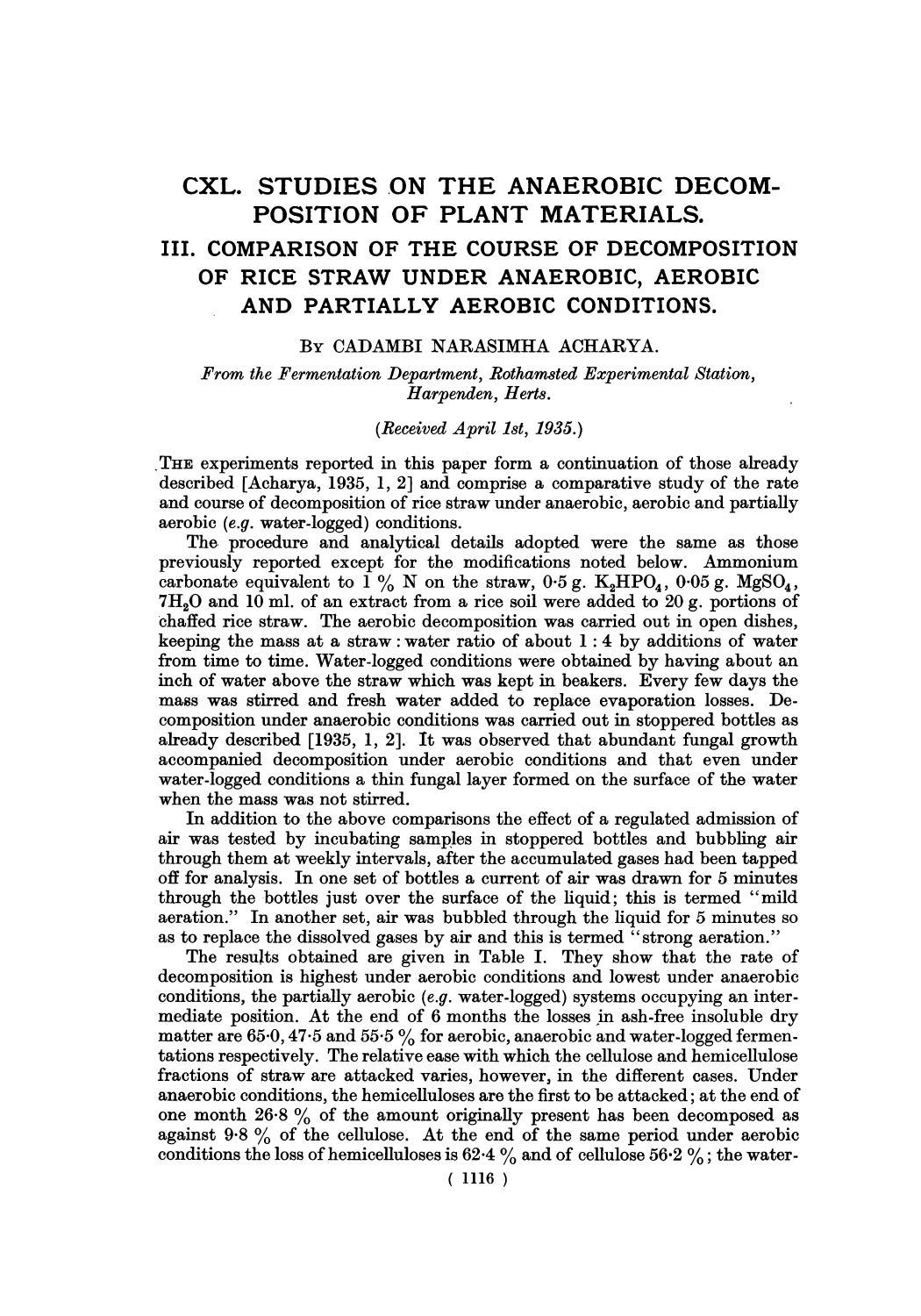logged straw loses 38.0 % of hemicelluloses and 32.0 % of cellulose. The waterlogged system thus resembles the aerobic system in the relative proportions of cellulose to hemicellulose destroyed, though the actual losses are much lower in the former case. The greater loss of cellulose in the early stages in these two systems, as compared with the anaerobic system, is probably due to the activity of cellulose-decomposing fungi.

The greatest loss of lignin occurs in the water-logged straw, whether determined on the material without any treatment or after a preliminary hydrolysis with 5  $\%$  H<sub>2</sub>SO<sub>4</sub> [Norman and Jenkins, 1933, p. 826]; the losses are 39.6  $\%$  and 33.1 % of the initial value by these two methods. The corresponding losses under anaerobic conditions are  $28.5\%$  and  $28.5\%$ , and under aerobic conditions 33.5  $\%$  and 29.8  $\%$  respectively.

A striking difference between the three methods of fermentation lies in the protein content of the insoluble residue. In the aerobic system this rises from  $2.88$  g. per 100 g. straw at the start to  $5.45$  g. at the end of 6 months, whereas under anaerobic and partially aerobic conditions losses of this constituent are found. Of these two latter residues, the anaerobic contains less protein  $(2.01 g.)$ than the water-logged  $(2.69 \text{ g.})$ ; this difference is probably associated with the more intense reducing conditions present in the anaerobic system which help to bring more of the protein into solution.

The loss of added ammonia is most rapid under aerobic conditions, about  $46\%$  of it being lost by volatilisation in a fortnight. The loss is less rapid from the water-logged straw, about <sup>18</sup> % being lost during the same period. The added ammonia is much better conserved under anaerobic conditions, the loss over a period of 6 months amounting to only 15  $\%$ ; this no doubt is due to the closed nature of the system and the limited number of occasions on which the accumulated gases are let out for analysis.

The differences in the nature of the products obtained under aerobic and anaerobic conditions have been dealt with in a previous communication [1935, 1]. The formation of organic acids and the evolution of combustible gases characteristic of anaerobic decomposition are absent in the former case, where intermediate products if any are rapidly oxidised to  $CO<sub>2</sub>$ . Water-logged conditions resemble the anaerobic system in the rapid accumulation of organic acids in the early stages, but these are decomposed much more rapidly than in the latter case.

The influence of partial aeration on anaerobic decomposition is shown in Tables <sup>I</sup> and II under the heads "mild aeration " and "strong aeration." The significance of these terms has been explained already.

With "mild aeration" the anaerobic conditions in the liquid portion are not appreciably disturbed as shown by the accumulation of organic acids and the evolution of methane and hydrogen. There is a marked increase in the amount of C02 evolved, presumably due to the admission of air, and a decrease in the amount of  $CH_4$  formed. The amount of  $H_2$  evolved shows a great increase as compared with anaerobic conditions. This difference, it is suggested, is associated with the oxidation-reduction potential of the system under these conditions.

The decomposition with "strong aeration" resembles that under aerobic conditions as shown by the small amount of organic acids,  $\text{CH}_4$  and  $\text{H}_2$  formed and the large amounts of  $CO<sub>2</sub>$  evolved (Table II). The high proportion of free nitrogen contained in the gases evolved in both aeration treatments is derived from the air passed through the bottles.

The nitrogen relationships under the different treatments are of special interest. It has already been noted that the amount of protein in the insoluble residue is lowest in the anaerobic system and highest in the aerobic system.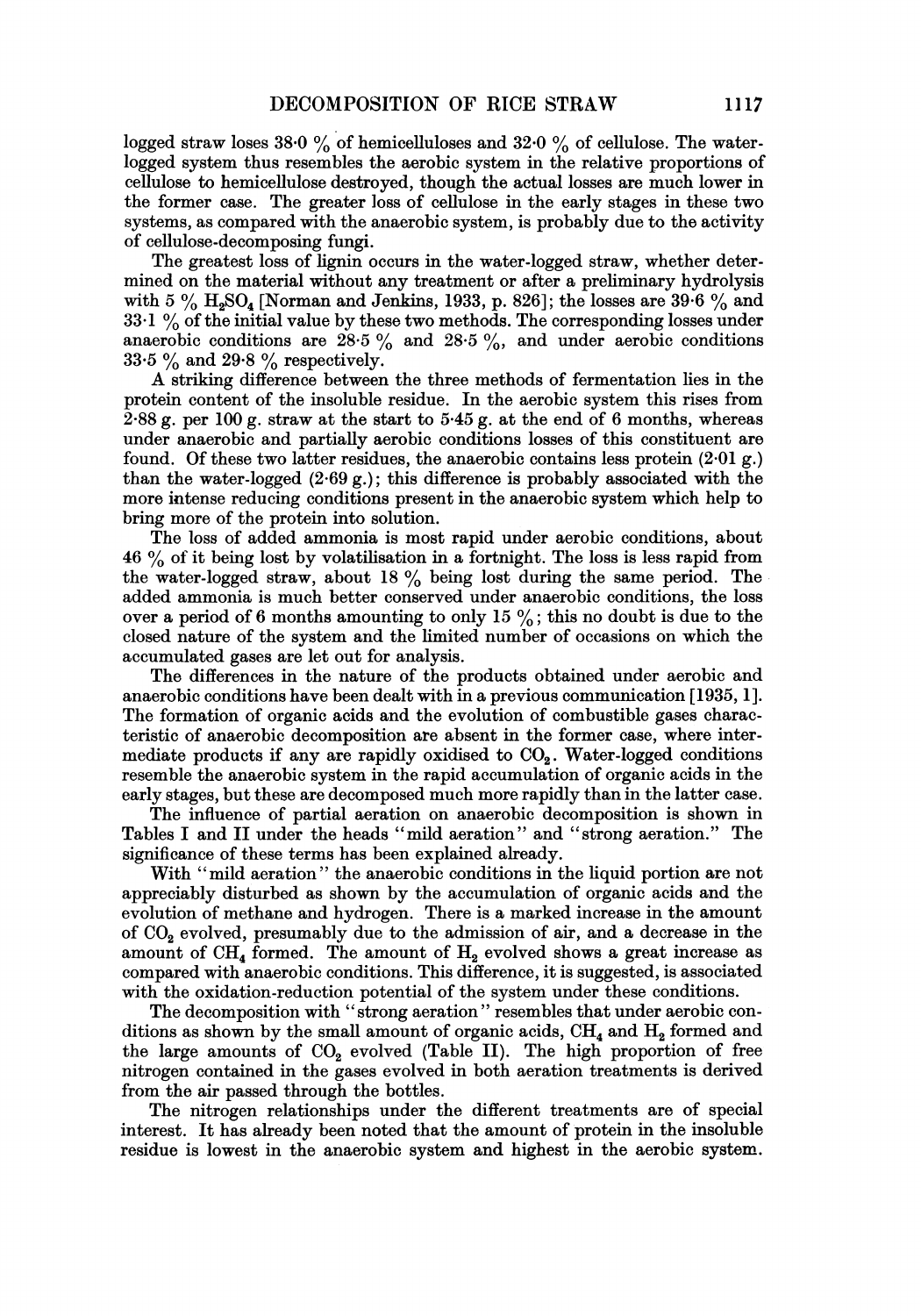Table I. Decomposition of rice straw at 30° under aerobic, anaerobic and partially aerobic conditions.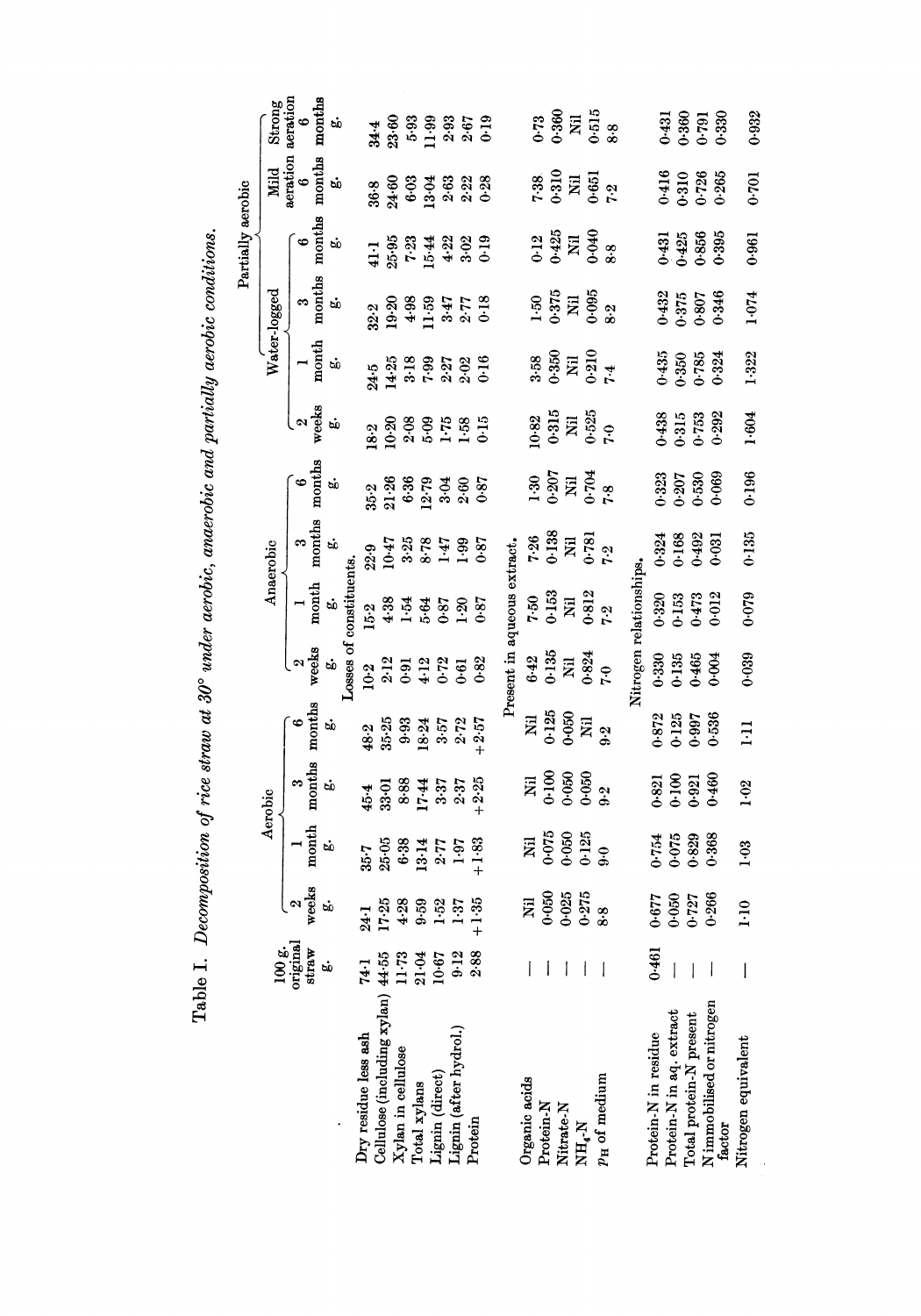| Per 100 g. straw        | Anaerobic<br>ml. | Mild aeration<br>ml. | Strong aeration<br>ml. |
|-------------------------|------------------|----------------------|------------------------|
| CO <sub>o</sub> evolved | 10.850           | 17.405               | 32,500                 |
| $CH4$ evolved           | 10.570           | 6.880                | 2,130                  |
| H <sub>2</sub> evolved  | 105              | 5.625                | 925                    |
| N <sub>2</sub> evolved  | 85               | 12,155               | 14.205                 |

#### Table II.

Whereas under anaerobic and water-logged conditions increasing amounts of protein dissolve with increasing periods of fermentation, in the aerobic system there is a continued accumulation of protein in the residue, due to the synthesis of insoluble microbial tissue.

The water-soluble protein-nitrogen is at a minimum under aerobic conditions  $(0.125 \text{ g})$  per 100 g. straw), as compared with anaerobic  $(0.207 \text{ g})$  and waterlogged systems  $(0.425 g)$ . The high value for soluble protein-nitrogen under water-logged conditions is noteworthy since most of it is synthesised from the ammonia originally added. It is an index of the great microbial activity under these conditions and is in marked contrast to the poor nitrogen immobilisation under anaerobic conditions.

The figures for nitrogen factor [Rege, 1927] and nitrogen equivalent [Richards and Norman, 1931] also show striking differences between the three sets of conditions. They are highest under aerobic conditions being 0-536 and  $1\cdot 11$  respectively, followed by water-logged conditions (0.395 and 0.961 respectively), while the anaerobic system shows the minimum values (0.069 and 0-169 respectively). Even "mild aeration" favours protein synthesis as shown by the jump of the nitrogen factor from 0-069 to 0-265, while "strong aeration" increases it to 0.330.

## DISCUSSION.

The results indicate that partially aerated systems show the characteristics of both the aerobic and anaerobic types of decomposition of straw and that the degree of aeration decides which type predominates. Thus "mild aeration" resembles the anaerobic system because of the organic acids and methane formed, with the important difference that under suitable conditions a large amount of hydrogen is also liberated. More CO<sub>2</sub> is evolved than under anaerobic conditions. With "stronger aeration," conditions approach the aerobic system as shown by the small amount of organic acids,  $CH_4$  and  $H_2$  produced and the large amount of CO2 evolved. Water-logged conditions occupy an intermediate position between the above two systems.

The water-logged system resembles the anaerobic system in some respects, viz. in the formation of organic acids, liberation of methane and formation of soluble protein, but in others it shows differences, e.g. in the relative losses of cellulose, hemicelluloses and lignin and in the synthesis of protein from ammonia. These differences could be explained by the presence of a wider variety of microorganisms in the water-logged system able to attack cellulose and lignin. Moreover, the lower reducing power under water-logged conditions, as compared with the anaerobic system, permits an accumulation of proteins synthesised as a result of microbial activity. In these respects the water-logged system more closely resembles the aerobic system.

The admission of even limited amounts of air at weekly intervals alters the nitrogen relationships of the anaerobic system, as shown by the synthesis of protein from ammonia and by the rapid increase in the values for nitrogen factor and nitrogen equivalent.